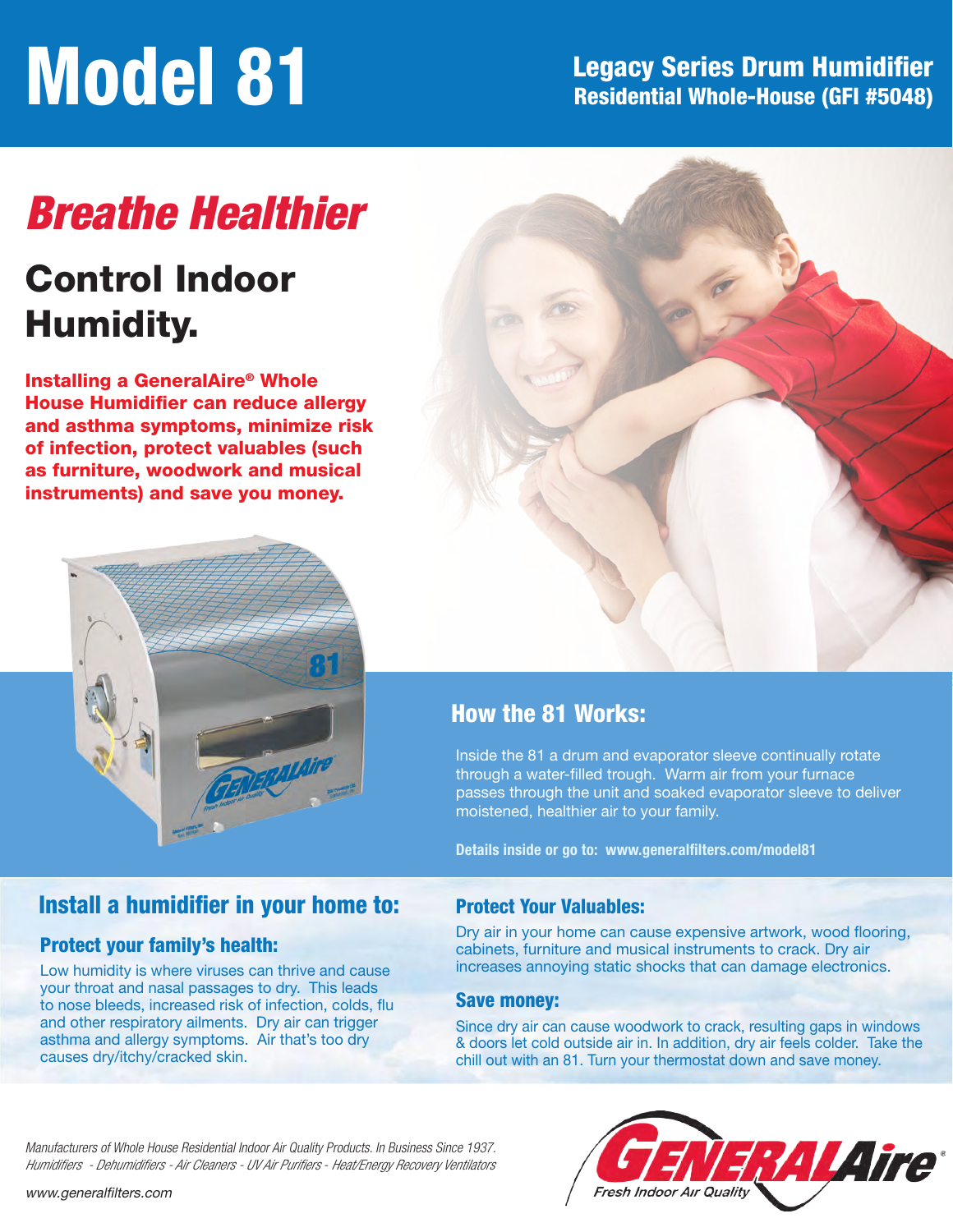# Why Whole-House Humidification Vs Portable Room Units?

See the top reasons below why a whole-house humidifier is a better option for your home than a portable room unit:

|                                                  | <b>GeneralAire® Model 81</b><br><b>Whole House Humidifier</b>             | <b>Portable</b><br><b>Humidifier Units</b>                              |
|--------------------------------------------------|---------------------------------------------------------------------------|-------------------------------------------------------------------------|
| Controls humidity in every<br>room of your house | Yes. You will benefit from proper<br>humidification throughout your home. | No. You'll need to purchase a unit<br>for every room in your house.     |
| <b>Quiet Operation</b>                           | Yes. Your system will be so quiet<br>you'll forget it's there.            | No. Portable units are noisy and<br>take up space in your rooms.        |
| <b>Minimal Maintenance</b>                       | Yes. Maintenance is only<br>one time per year!                            | No. You'll need to constantly be<br>re-filling and cleaning water pans. |

### Selecting a Humidifier

Considerations for selecting a whole house humidifier can include:

- 1. Size of your home
- 2. Number Of HVAC systems in your home
- 3. Type of humidification preferred
- 4. Maintenance requirements
- 5. Age of your home
- 6. Your climate
- 7. Cost to operate
- 8. Home building / woodwork projects

We recommend speaking with a licensed contractor for assistance with your humidifier selection and installation. Use our "Find a Contractor" tool on www.generalfilters.com for a list of contractors in your area.

#### Ideal Humidity Level

Research has shown that 40% to 60% relative humidity provides a comfortable and healthy environment for your woodwork, furniture, plants, your pets and especially you and your family.

### How Much Humidity Do I Need?

Calculate the Total Cubic Feet of Home Total Home Square Footage X Average Ceiling Height *(Include the basement)*

#### Calculate the Load (lbs/hr)

Total Cubic Feet X Desired Condition Factor (Table Below) X 1.05 For Each Fireplace

#### Calculate Gallons Per Day (GPD)

Gallons Per Day = Load (lbs/hr) X 2.88

| <b>Indoor Air</b> | <b>Indoor RH%</b> |         |         |         |  |
|-------------------|-------------------|---------|---------|---------|--|
| Temp F            | 35%               | 40%     | 45%     | 50%     |  |
| 68                | 0.00015           | 0.00018 | 0.00021 | 0.00024 |  |
| 70                | 0.00017           | 0.00020 | 0.00023 | 0.00026 |  |
| 72                | 0.00019           | 0.00022 | 0.00025 | 0.00028 |  |



Use the Humidification Calculator on our website to assist you in selecting the right humidifier for your home.

www.generalfilters.com/humiditycalculator



Manufacturers of Whole House Residential Indoor Air Quality Products. In Business Since 1937. Humidifiers - Dehumidifiers - Air Cleaners - UV Air Purifiers - Heat/Energy Recovery Ventilators

www.generalfilters.com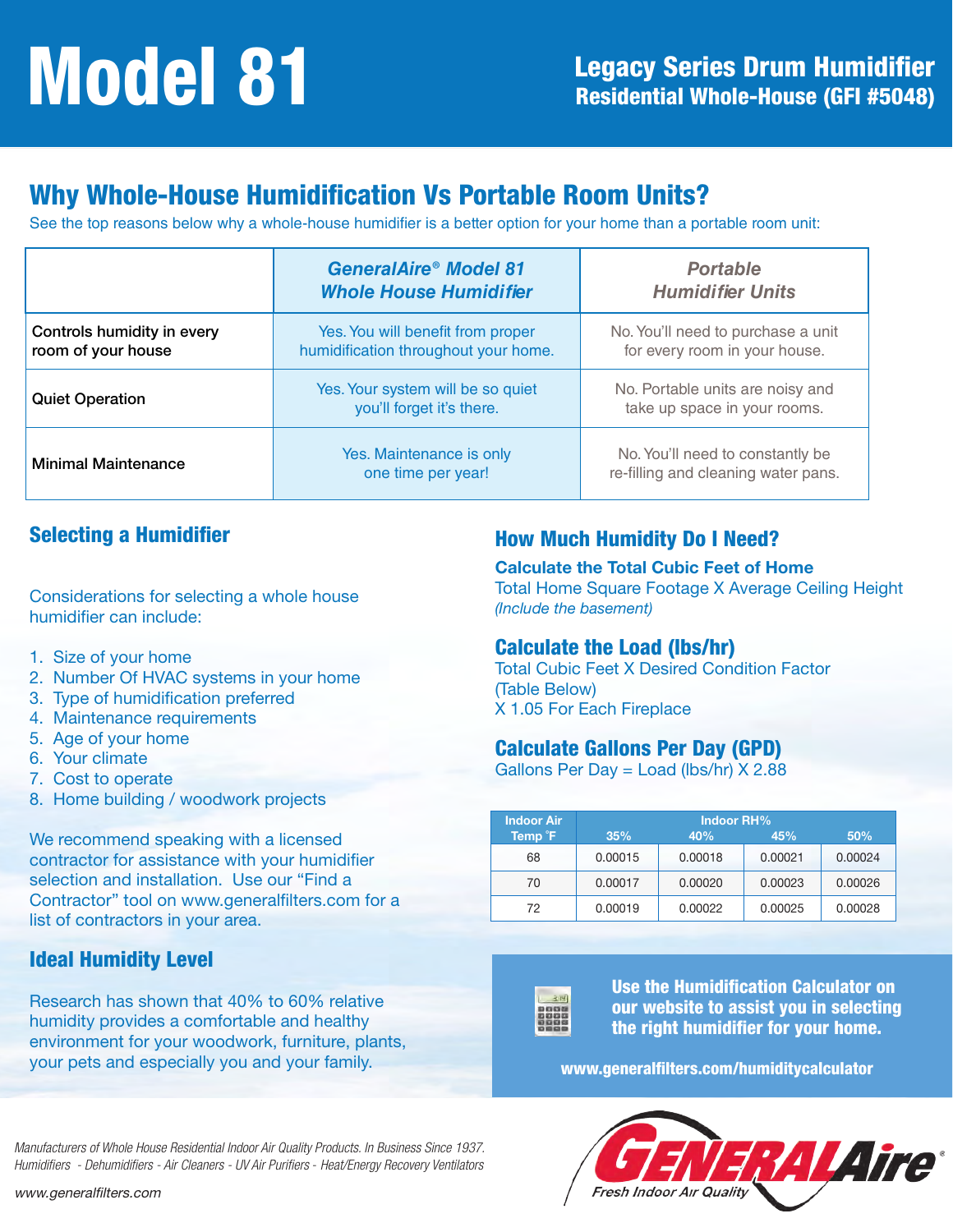# **Model 81** Legacy Series Drum Humidifier<br>Residential Whole-House (GFI #5048) Residential Whole-House (GFI #5048)



*Included* **MHX3C Manual Humidistat** *Included with your Model 81*

#### Easy-to-Use Dial

Simply turn the dial to the desired humidity level for your comfort.

Mount on Wall or Duct. Contemporary Design

- To remove cover, loosen screws, slide cover up and lift off top "ledge". (Do the opposite to replace.)
- No tools needed.

Date of Installation: Contractor's Contact Information:

## **Maintenance**

Maintenance of your new GeneralAire® 81 Legacy Drum Humidifier is minimal. To ensure peak performance and reliable operation, simply change your evaporator sleeve (GFI #7099 - 81-15) once per year and clean mineral deposits from the water pan. A solution of 1/2 vinegar and 1/2 water is suggested. Go to www.generalfilters. com / support center / video library to view a video demonstrating how to perform maintenance on your 81.



Manufacturers of Whole House Residential Indoor Air Quality Products. In Business Since 1937. *Humidifiers - Dehumidifiers - Air Cleaners -* UV Air Purifiers - Heat/Energy Recovery Ventilators

www.generalfilters.com